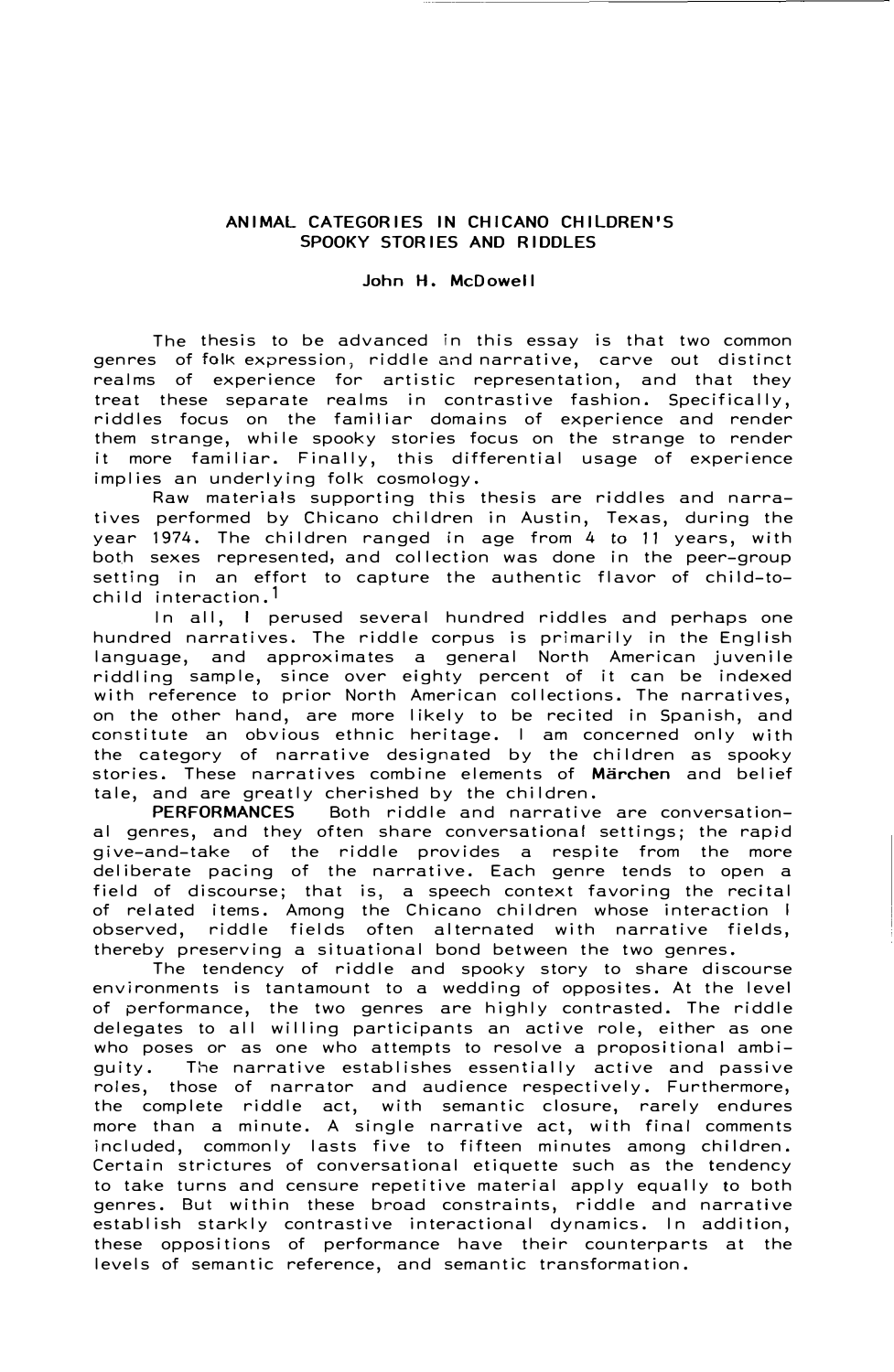SEMANTIC REFERENCE The problem of the natural generic habitats of animals is articulated by Archer Taylor in reference to the content of European riddling traditions:

In European riddling . . . the themes of riddles are found almost exclusively in the vicinity of the farmer's house. . . . European riddlers rarely allude to wild animals. It would be hard to find riddles for a stork, a bear, a fox, or a wolf, frequent as these creatures are in folk story. . . . Provisionally at least, we can sav that modern European traditional riddles deal with the objects in a woman's world or a world as seen from the windows of a house.<sup>2</sup>

The general proposition here, which remains an unanalyzed observation, is that riddles concentrate on the more intimate realms of experience. In pastoral settings, the farmhouse and barnyard furnish riddles with virtually all of their referents. In a modern urban setting, we would expect to find some representation of<br>urban artifacts, similarly confined to the more intimate domains.

The riddles performed by the Chicano children confirm these expectations. The primary referential domains are household objects. body parts, and familiar animals. In particular, animals figure prominently in both European traditional riddling and its modern Chicano extension. It is apparent that the animals populating the riddles performed by the Chicano children emerge from the more familiar realms of the cosmos; this argument can be easily made for all but one category of animals present in the riddling.

Two classification schemes proposed for our animal bretheren suggest ways in which to order the materials presented here. Edmund Leach offers the following scheme, categorizing animals according to their interactions with humans:

1. Those animals who are very close--"pets"--always strongly inedible.

2. Those who are tame but not very close--"farm animals"--mostly edible, but only if immature or castrated.

3. Field animals--"game"--a category towards which we alternate friendship and hostility.

4. Remote wild animals--not subject to human control, inedible.<sup>3</sup>

Another system is proposed by S.J. Tambiah, and founded on a<br>set of correspondences between "marriage and sex rules, eating rules, and rules of etiquette concerning house categories."4 While Tambiah's entire scheme of correspondences need not concern us<br>here, his set of animal categories, derived from emic classifications in Thai villages, is relevant:

- 1. Domestic animals
	- a) that live inside the house
	- b) that live under the house
	- c) belonging to other households.
- 2. Animals of the forest.
- 3. Powerful animals of the forest.

These two systems concur in establishing three basic animal types: those that are domesticated, either as pets or animals dwelling in and about the house and its immediate environs; those that are not domesticated, but represent no major threat to human society; and those who are wild and prey on human beings. The first of these subsumes Leach's categories 1 and 2, and Tambiah's category 1; the second type includes Leach's category 3 and Tambiah's 2; and the third type corresponds to the final category in each of the above reference systems.

These classification schemes are germane to the Chicano children's riddling materials, as long as one important reinter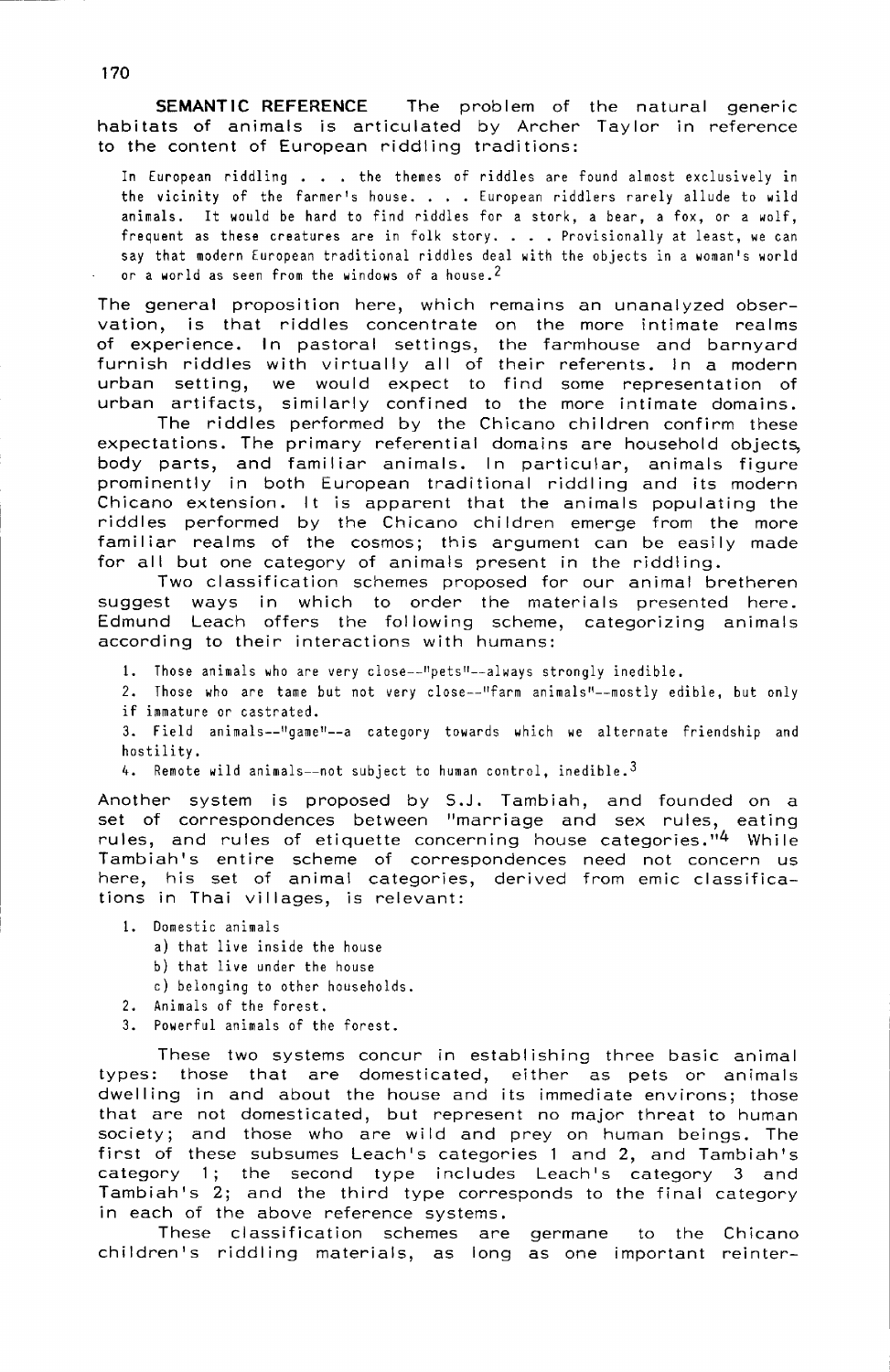pretation is accepted. Animals in these riddles are the following:

- 1. Type 1--domesticated animals a) pets: cat, canary, dog b) farm animals: chicken, cow, pig, horse.
- 
- 2. Type 2--neutral animals (neither domesticated nor predators): ant, mosquito, mouse, rabbit, frog.
- 3. Type 3--animals of the wilderness.

Riddles present no true examples of Type 3 animals, that is, animals of the wild. But they do present one other category of animal which on the surface could be designated Type 3, though upon inspection these animals are better assigned to the Type 1 category. These are the picture book animals--such as elephant, kangaroo, zebra, monkey, and penguin--which the children are exposed to from a very early age. Presented in a highly denatured form, the elephant, kangaroo, and penguin of children's riddles have only the most superficial relationship to their savannah, outback, or polar counterparts.

When we turn our attention to animals in spooky stories, we<br>note the replacement of Type 1 and 2 animals by Type 3 animals; that is, domesticated and neutral animals presented in the riddles yield to human predators in the narratives. Spooky stories I have recorded tell of bear, panther, crocodile, wolf, bat, and snake, and portray these animals (unlike the picture book animals) as human predators. Consider the following example:

There was a little girl that went to buy tortillas but there wasn't any in the store, so then she went to the other store, and there wasn't none in that store; so then she went to that other store and there wasn't none in that other store; and then there was some, and when she came back it was already night and the mother said not to come inside the house 'cause it was already late and then the black panther ate her all up.

[narrator: girl, 7 years old]

This is a simple tale, based on non-incremental repetition, but properly focused on the animal predator. As is frequently the case in these stories, the mother is implicated here as a collaborator in the child's undoing. Other renditions are more dramatic, evoking the perceptions of the human prey:

... so he kept walking, he heard some steps, he heard some steps, he looked back, he saw some feet, when she was walking, then he saw, turned around, he saw a dark eyes, then when he turned around he saw the face, then he saw the pads and head and all the body  $\ldots$ .

[narrator: boy, 9 years old]

Here we vicariously experience the rush of the body as the animal throws itself at us. Clearly this element is foreign to the riddle, with its litany of the ordinary and the familiar.

Even more striking are the narratives dealing with supernatural foes like la llorona (the weeping woman), witches, devils, and ghosts.

Hey you know the little girl she had a, she had a mother but the mother was a witch, and the mother had said, "Go get apples and don't give anybody one," so that lady had turned into a witch and she went up there and she said, "Can I have an apple, I haven't eaten for years and years," and she goes, "OK"; so that lady had eat it and had turned into her mother again and she said, "Didn't I tell you not to give anybody an apple?"--"Mom, she said she never eat for--" then her mother had killed her; then her little brother had pulled her hair:

Brother, brother, don't pull my hair

Mother had killed me for one single pear.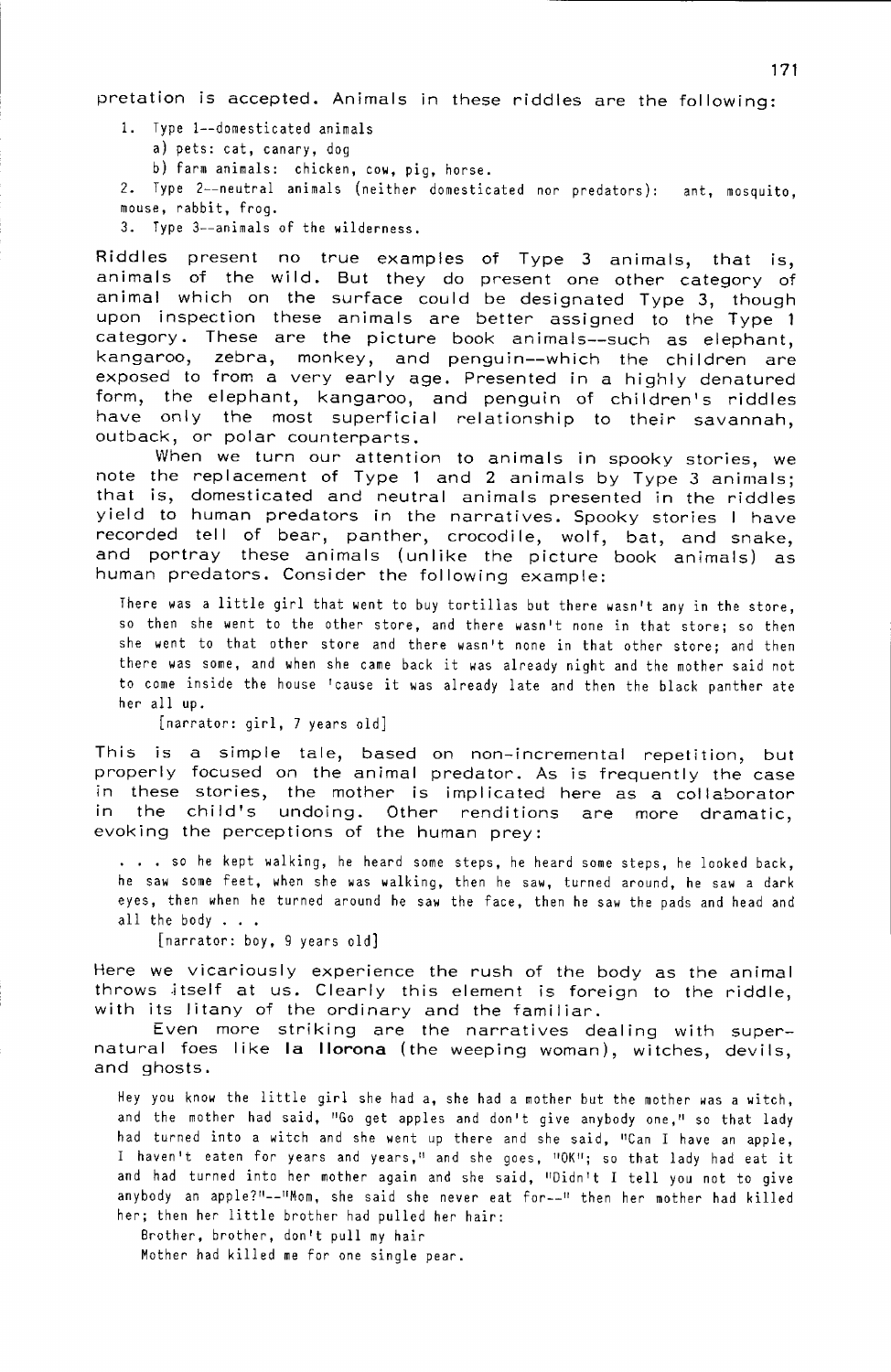And then he ran and go called her father; then her father pulled her hair, she said: Father, father, don't pull my hair

Mother had killed me for one single pear. And her father killed that lady.

[narrator: qirl, 8 years old]

This story illustrates the blending of elements of Märchen and belief story. The interdiction-violation, and the poetic couplets with their pattern of incremental repetition, recall the "artistic<br>logic of the märchen."<sup>5</sup> Yet these stories are firmly rooted in the community belief system, and are often presented as personal experience narratives.

The supernatural figures appearing in these narratives are composites of human and animal characteristics. Not only are they perversely concerned with human affairs; they also frequently take human form, or even masquerade as human beings. These traits ally them with the human domain. Yet like animals they come and go at night, unobserved, live in old houses or by creeks and rivers, and scratch, maim, or even devour their prey. And some of them have tails, pointed ears, cloven hoofs, and other anatomical features peculiar to animals.

**TRANSFORMATIONS** Riddles are agents of strange-making, to use the term employed by Russian Formalists.<sup>6</sup> Transformations of the familiar occur through the device of linguistic trickery, or through the manipulation of conceptual codes. The former device can be illustrated with the following riddle:

Why is a barn so noisy? Cause the cows have horns. [boy, 7 years old]

The word "horn" allows for two different semantic glosses, facilitating a momentary association of two distinct semantic domains, those of cattle and cars. In the process our standard conceptualization of the cow and barn is enriched and enlivened.

Riddles operating through conceptual trickery may involve novel comparisons founded on some authentic affinity between objects, as in the following instance:

What's like a turtle, it has the shell of a turtle, and it's attached to the ground? A mushroom.

[boy, 7 years old]

Here the perceptual affinity between the mushroom and the turtle shell (each belongs to the superordinate category of concave objects) produces this arresting comparison between a plant and an animal. The animal itself enters into a novel associative frame, thereby acquiring a new conceptual vitality.

Another device investing riddle referents with strangeness the presentation of real world anomaly; that is, anomaly is. deriving from our capacity to transcend pragmatic articulations of experience.

What's taller sitting than standing? A dog. [girl, 8 years old]

We have a common understanding that a creature should lose height when moving from a standing to a sitting position. The dog offers a contrary instance, and this contradiction is brought to our attention in the riddle. The dog is rendered strange here through the attribution of a trait it actually possesses.

Some riddles achieve the same effect by endowing their animal referents with counter-factual characteristics.

172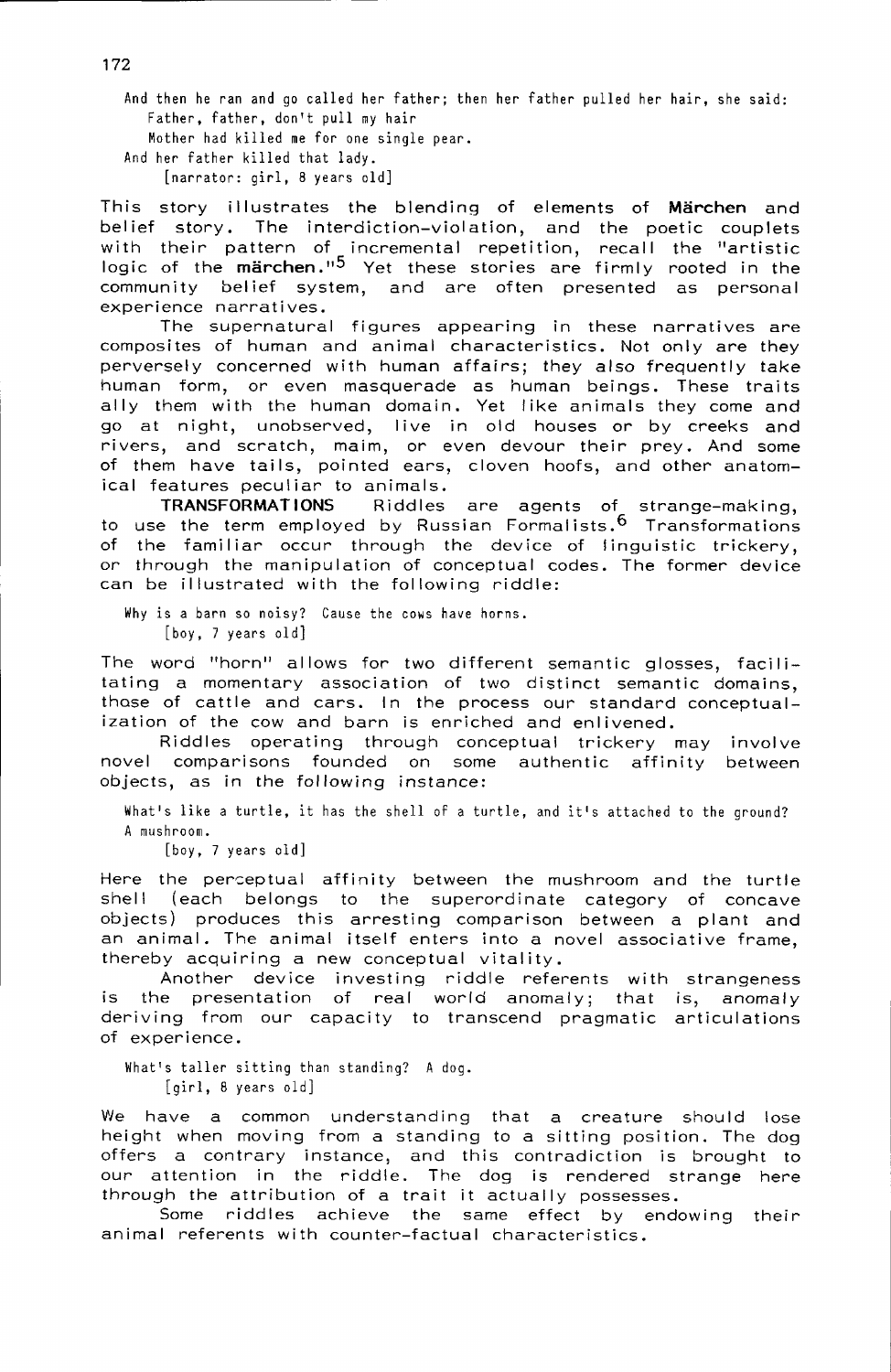What's yellow and it's the fattest brain in the world? A 10,000 pound canary. [girl, 6 years old]

The fragile canary is indeed made strange in the world of the riddle.

All of the mechanisms discussed above have the capacity to transform familiar referents into less familiar ones, by investing the everyday frame of reference with unconventional associations. The ordinary animals--dog, cow, turtle, canary, in the examples given--take on fresh semantic value, whether momentarily, as in<br>the case of riddles employing linguistic trickery, or more profoundly, when real perceptual affinities or anomalies are cited. This same transformational move, from the familiar to the strange, operates in other semantic domains besides that of animals.

Spooky stories accomplish precisely the opposite transformation. They begin with fierce animal antagonists, or bizarre creatures of fantasy embodying basic anxieties such as fear of rejection by the mother in the story quoted earlier. The antagonists of these narratives emerge from the outer regions of the cosmos, the wilderness beyond town, or the liminal districts of the imagination. These outer regions are inhospitable to human purposes, and thereby present a contrast to the utilitarian, inner cosmological regions selected for presentation in riddling.

The denizens of the outer regions are rendered less threatenand more familiar, through two devices. First, they are ina. included in a narrative frame and thereby implicitly brought under human control to some minimal extent. Presentation in narrative constitutes a preliminary move towards domestication. The very act of encasing these human predators in verbal icons imposes limits on them, and the transition from a formless anxiety to a finite threat (as in the case of the mother/witch story cited previously) represents an important step towards familiarization. Panther, witch, and their ilk, are not necessarily entirely neutralized through this procedure, though some narratives perform further manipulations reducing these once awesome figures to the status of ridiculous spook imposters.

Moreover, the spooky stories integrate their spooky antago-<br>nists into the social contract. Society provides safe preserves (often the home, or the city streets by day), and secure behavioral norms (obey your mother). In the two stories cited, the children incurred their dire fates by violating these basic social precautions. Society also offers preventative measures, should evil intrude even upon the circumspect, as the following excerpt shows:

... and then, and she came at night, and I put a big old cross up there. She was not here, she was all night at my sister's house . . . .

[girl, 8 years old, in reference to la llorona]

When evil is perpetrated, the narratives assign to social forces the task of restoring the social equilibrium. Thus the witch/mother does in her child, but she in turn is vanquished by her husband. Through these two mechanisms--the inclusion of human foes in a narrative frame, and their integration into the social contract-the spooky stories may be said to deprive their strange protagonists of some of their strangeness.

**COSMOLOGY** The allocation of different animal Types to riddles and spooky stories indicates an underlying folk cosmology which is not articulated directly by the children, but appears to govern the observable patterns of genre content. We have discovered three types of animals non-randomly dispersed among riddles and narratives: